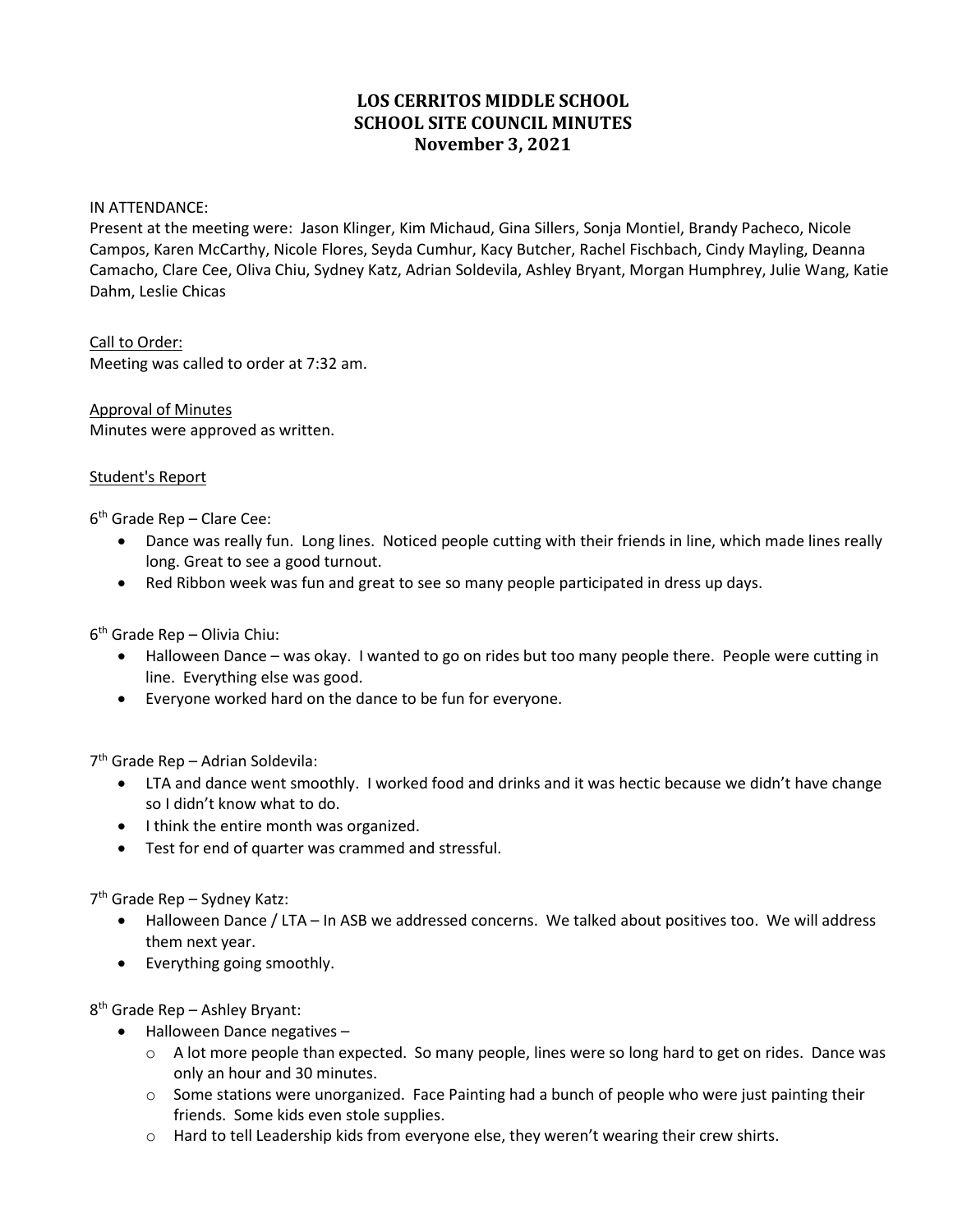## LCMS SSC MINUTES 11/3/21

- I think we should switch seats more often in class. Some teachers make us change seats every trimester. If we move seats once a month, it would help kids better socialize and make more friends.
- Red Ribbon week went pretty well, but should have added more signs around school to spread the word.
- Twin Day if a kid didn't have a friend to dress with, they couldn't participate. Next year maybe replace it with a different spirit day so all kids can participate.

8th Grade Rep – Morgan Humphrey:

- Halloween Dance Make Disneyland lines too many people and kids were cutting in, more organized with multiple lines.
- Next year maybe open up tennis courts for more room. Or move the movie to the other side so you can hear better.
- Nice when teachers make comments on students' assignments. Kids would learn from their mistakes.
- End of quarters/trimesters tests jammed into that time before end of quarter. Should be spaced out so not so stressful. Nice when teachers post when there are tests coming up.
- Red Ribbon week went smoothly. A lot participated in dress up days. Brought people together.
- Overall, I think school year is going smoothly and I'm enjoying school.

### Counselor's Report – Karen McCarthy:

- Very busy in counseling.
- Started social emotional lessons every Wednesday on zoom. Been difficult on zoom. Teachers are facilitating any activities that we have. Hard because we can't be in classroom. Trying to make it fun.
- Last month went over time management, stress management, etc. Starting in November conflict vs teasing vs bullying.
- Did general training with Mr. Klinger for SEL support for teachers and integrate it into classrooms.
- Kids are thrilled to be back in school but are struggling on how to be social and interact.
- Started to schedule HS visits for those going to HS. Elementary visits we go out and discuss to incoming 5<sup>th</sup> graders what to expect.
- Going to start Coffee with Counselors on zoom. Might do a lunch time zoom so maybe parents can attend. We would record it and put on website. Address questions or concerns. Many people don't realize what we do, we follow the 3 domains: Social Emotional, Academic, and College and Career.

### DAC Report – Cindy Mayling:

- DO revised LCAP goals regarding SEL for all students. Now have metrics to measure improvement of social emotional learning.
- District Goal reads as: Enhance the social emotional and physical well-being for all students through targeted actions that support positive student outcomes.
- Sub Goals were listed as well.
- Meeting was all about social emotional learning programs that are going on at all levels.
	- $\circ$  Growth model not viewing our failures. Examining our grading practices allowing students to correct their quizzes and tests. Ultimate goal being learning.
- Make sure we are walking the walk instead of just teaching them.
- Had a counselor from WHS zooming in from wellness center. All 3 HS have wellness centers (spaces) where kids can come in all times of the day.
	- o WHS would bring in Football players before games to get everyone in right mindset.
- We are pivoting in ways to support our students.
- Jason shared screen on the LCAP SEL goals.
	- o Outcomes this year MS will have at least 15 minutes of SEL lessons, next year will increase to 35 mins. and year after that, up to an hour. How do we provide lessons as the time increases?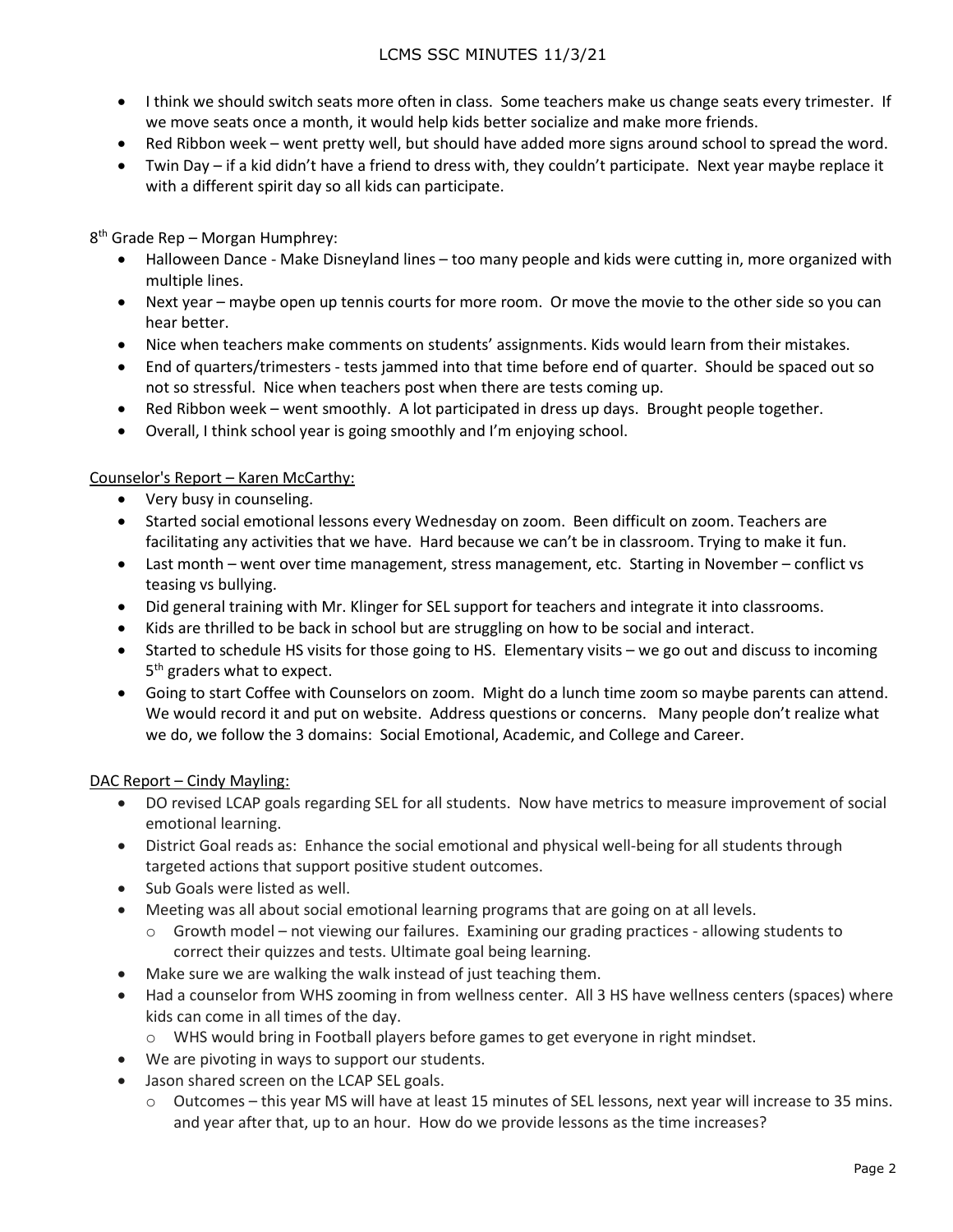# LCMS SSC MINUTES 11/3/21

- o RTI was originally designed to be two 25-minutes academic sessions. Converted one to a Social Emotional this year. We need to create a schedule to allow for this kind of instruction.
- $\circ$  Counselors doing a great job. Eventually need to go to our teachers who are there with students.

### SEDAC Report – Deanna:

- Last meeting we discussed the Transition Nights coming up for students moving from Preschool to Elementary on Nov  $2<sup>nd</sup> 5-6$  pm. Moving to Elementary to Middle School on Nov 10<sup>th</sup> 5-6pm and also moving from MS to HS on Nov 3<sup>rd</sup> 5-6pm.
- First Spanish-English dual-language emersion program for Kindergarten classes next year.
- District are addressing concerns using stimulation activities during the abilities awareness week.
- Chair comments for BOE wanting to be clear asking for abilities awareness and inclusive school weeks to not be canceled. Just want to change up activities and make it more meaningful for students.

### GATE Report – Bennish:

Meeting is this Friday. Will report next month.

### ELAC/DELAC Report – Pacheco:

- Gary Bradbury spoke about covid, masks, and vaccination update.
- Presentation from Dr. Chamberlain about social emotional and support services.
- Presentation about ELPAC and two different types of assessments; initial and the summative.
- Dual Language Immersion program starting next year. Students included in program are following a 50/50 model – ½ of instruction time in Spanish, ½ in English. Will be adding students to that program.
- Will be the  $2^{nd}$  ELAC meeting tomorrow night.
- First annual Math Game Night Mrs. Gould is in charge along with her 6<sup>th</sup> graders. Three different math games to play. Parents will be there too. Doing an in person and a zoom open for parents who can't make it.
- Rocio speaking to parents in what they can do to be engaged to help their student have academic success in school.

### PSTA Report – Deanna:

• We still have openings for the holiday Family Photo Session fundraiser.

### Boys & Girls Club Report – Leslie Chicas:

- Had a great Halloween party here at the club on Friday.
- Had groups of kids who used their free passes.
- They are asking for a party in November we will work on that kids will help.
- We have over 100 kids registered at this time. Taking a break from 'Bring a Friend at lunch' too many kids.

### Teacher Reports:

- Nicole F. Halloween dance as an outsider I thought it went smoothly. Did see kids cutting lines and teachers tried to stop it. Generally, students were really engaged. Happy students seem engaged and seem happy to be back in school.
- Rachel F. agree with Nicole, starting to see more engagement. Making kids work together seeing how well they work together and how much they are into the project. Pleased with students.
- Butcher students are amazing this year! Behavior has been smoothed out. Looking to be a great year.